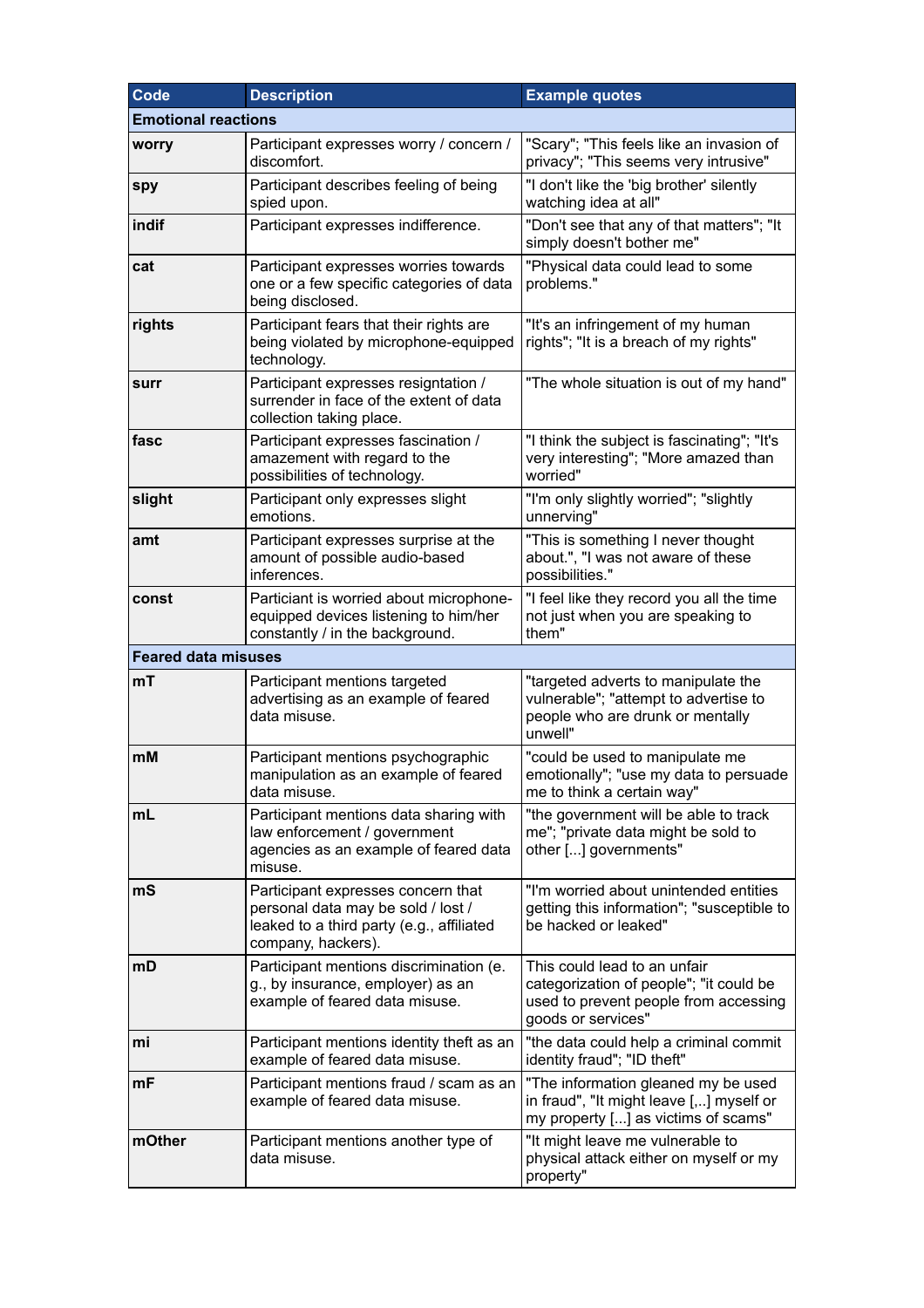| rep                               | Paricipant expresses fear of being<br>misrepresented by the inferred data.                                                                                                              | "I do not trust the people collecting this<br>information to correctly interpret it";<br>"could lead to false readings being<br>made"                                                                     |  |  |
|-----------------------------------|-----------------------------------------------------------------------------------------------------------------------------------------------------------------------------------------|-----------------------------------------------------------------------------------------------------------------------------------------------------------------------------------------------------------|--|--|
| tra                               | Participant expresses concern about a<br>lack of transparency in data collection /<br>usage.                                                                                            | "these devices are less than<br>transparent about what these devices<br>can do"; "I don't know where this<br>information is going and who might use<br>it"                                                |  |  |
| cre                               | Participant expresses concern about<br>potential mission creep, i.e., secondary<br>use of data                                                                                          | "This infromation could be mined as a a<br>secondary event for unrelated<br>purposes"                                                                                                                     |  |  |
| nocons                            | Participant expresses concern that data<br>is collected / used / inferred without<br>their consent or awareness.                                                                        | "information can be gathered about you<br>without your knowledge"; "I have no<br>control over what my information is<br>used for"                                                                         |  |  |
| dep                               | Participants attitude towards<br>microphone-equipped technology<br>depends on how collected data will be<br>used.                                                                       | "Depends how the information is used";<br>"as long as not made use of in a<br>negative way towards me these traits<br>are ok if known"                                                                    |  |  |
| purp                              | Participant is uncertain / wants to know<br>the real purposes beind audio-based<br>inferences                                                                                           | "why do they need to know this?"; "I<br>wonder how they will use this<br>information"                                                                                                                     |  |  |
| profit                            | Participant expresses scepticism<br>towards organizations exploiting audio<br>data for profit.                                                                                          | "I don't like the idea that companies<br>may be using very personal information<br>for commercial purposes."                                                                                              |  |  |
| distrust                          | Participant explicitly expresses distrust<br>towards data controllers.                                                                                                                  | "I don't trust companies to protect my<br>information or not to misuse it"; "I didn't<br>know that companies can retain that<br>sort of data for those purposes, and I<br>don't trust them to delete it." |  |  |
| necc                              | Participant expresses the concern that<br>microphone-equipped devices collect<br>more data than necessary for their<br>functionality.                                                   | "Gives away too much information that<br>is unecessary for the purpose of the<br>exchange."                                                                                                               |  |  |
|                                   | Perceived benefits and inevitability of voice-based technology                                                                                                                          |                                                                                                                                                                                                           |  |  |
| ben                               | Participant mentions potential benefits<br>of voice technology or audio-based<br>inferences.                                                                                            | "I think it could be quite helpful for<br>example with illnesses etc.", "will help<br>to create a better service"                                                                                         |  |  |
| nto                               | Participant expresses the belief that<br>embedded microphones and statistical<br>inferences are a necessary trade-off for<br>using modern technology.                                   | "All improvements come alongside<br>drawbacks", "It's the way technology is<br>going."                                                                                                                    |  |  |
| Knowledge gaps and misconceptions |                                                                                                                                                                                         |                                                                                                                                                                                                           |  |  |
| snt                               | Participant expresses the belief that<br>personal data disclosure could not have<br>any negative impact on him/her.                                                                     | "I don't see how the data could be used<br>against me"; "Why would I be worried?<br>I have nothing to hide"                                                                                               |  |  |
| trus                              | Participant expresses general trust in<br>companies' data practices and/or<br>security mechanisms. (Such general<br>trust is unwarranted, as explained in<br>Sect. 5.3.4 of the paper.) | "I dont really feel worried about it as the<br>data would be in a anonymous format<br>anyway."                                                                                                            |  |  |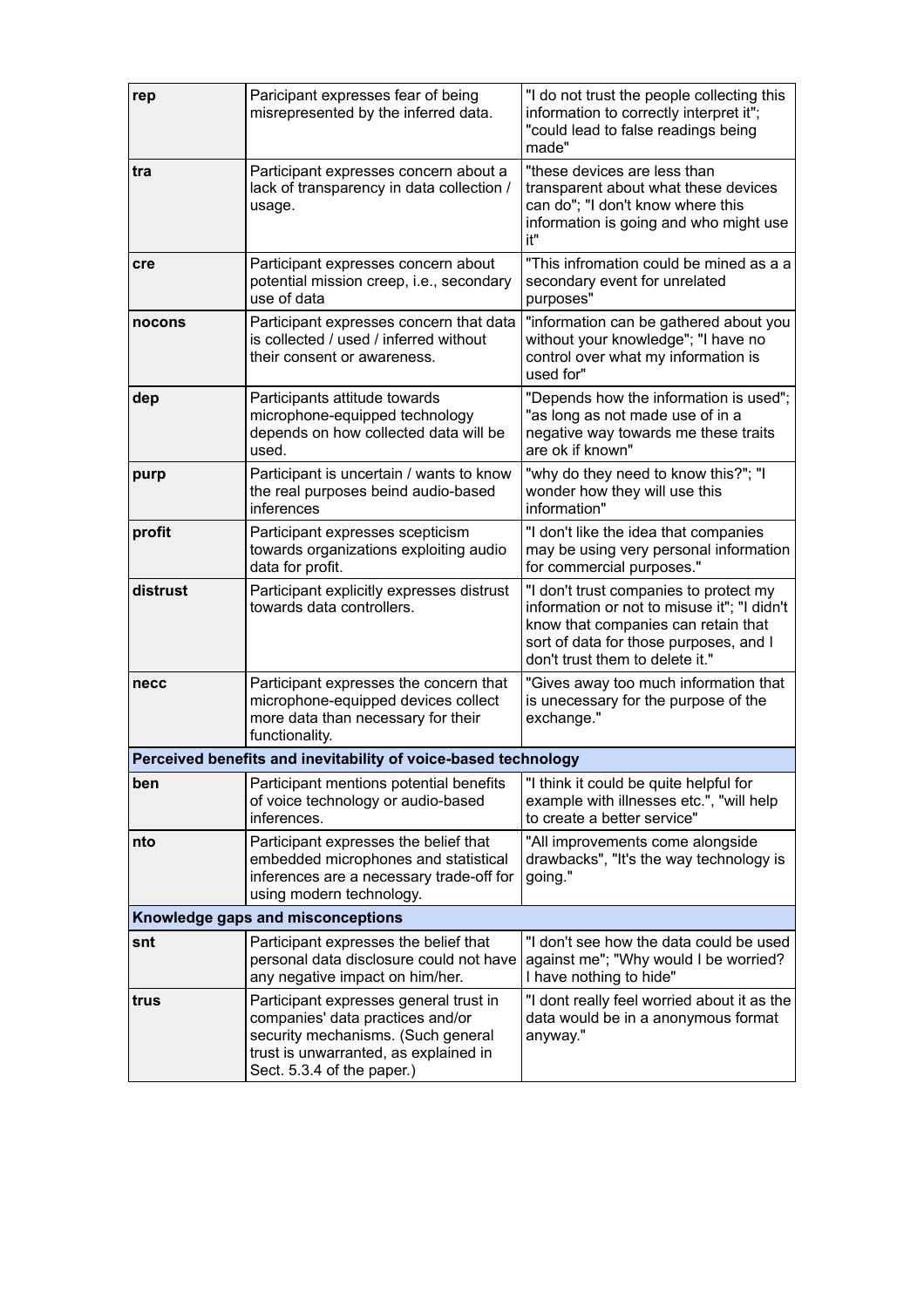| dvc                                | Participant believes not to be affected<br>because they don't use voice-controlled<br>devices. (As explained in Sect. 5.3.4 of<br>the paper, this is a misconception, as<br>audio data can be recorded, analyzed<br>and transmitted to remote servers by a<br>wide variety of devices - not only by<br>voice-controlled devices.) | "I don't use and don't intend to use<br>voice activated devices."                                                                                                                  |  |  |
|------------------------------------|-----------------------------------------------------------------------------------------------------------------------------------------------------------------------------------------------------------------------------------------------------------------------------------------------------------------------------------|------------------------------------------------------------------------------------------------------------------------------------------------------------------------------------|--|--|
| nbel                               | Participant does not believe that audio-<br>based inferences are really possible.                                                                                                                                                                                                                                                 | "There's no real evidence that this is<br>true"; "I find it hard to believe"                                                                                                       |  |  |
|                                    | Desired / proposed solution approaches                                                                                                                                                                                                                                                                                            |                                                                                                                                                                                    |  |  |
| law                                | Participant believes that better data<br>protection laws are needed.                                                                                                                                                                                                                                                              | "Such activity needs more robust laws";<br>"absolute privacy requires laws"                                                                                                        |  |  |
| ureg                               | Participant states that personal data<br>derived from voice recordings should<br>only be allowed to be used for a<br>specified / limited range of purposes.                                                                                                                                                                       | "It should be used for security only";<br>"voice technology should only be used<br>to analyze questions and not how the<br>speaker moods are"                                      |  |  |
| rew                                | Participant demands a reward / profit<br>participation for having their personal<br>data collected and analyzed.                                                                                                                                                                                                                  | "I feel if companies are goinig to use<br>my data I should be rewarded for it"                                                                                                     |  |  |
| educ                               | Participant states that better user<br>education is needed.                                                                                                                                                                                                                                                                       | "it is best to just educate people about<br>how these tools might make them<br>vulnerable"                                                                                         |  |  |
| <b>Reflections on device usage</b> |                                                                                                                                                                                                                                                                                                                                   |                                                                                                                                                                                    |  |  |
| usage                              | Participant reflects upon their usage of<br>voice-based devices in everyday life.                                                                                                                                                                                                                                                 | "I don't feel comfortable now using a<br>device that you ask a question to.",<br>"Makes me think twice about doing<br>anything via voice rather than via a<br>computer again."     |  |  |
| still                              | Despite worries, the person will<br>continue to use this technology                                                                                                                                                                                                                                                               | "However, it does not worry me to such<br>an extent that I would think to limit my<br>use of such technology."                                                                     |  |  |
|                                    | Linguistic content of voice recordings                                                                                                                                                                                                                                                                                            |                                                                                                                                                                                    |  |  |
| ling                               | Participant states that they have only<br>thought about the linguistic content of<br>voice recordings so far (i.e., not thought)<br>about voice-based inferences).                                                                                                                                                                | "I always assumed the content of a<br>voice recording would be more useful<br>than the voice itself.", "I had not<br>thought that it would be analysing more<br>than what I said." |  |  |
| thling                             | Participant mentions a threat related to<br>the linguistic content of voice<br>recordings.                                                                                                                                                                                                                                        | "This could reveal private<br>conversations to others", "() find out<br>code words to financial details"                                                                           |  |  |
| <b>Miscellaneous</b>               |                                                                                                                                                                                                                                                                                                                                   |                                                                                                                                                                                    |  |  |
| dnaOther                           | Participant states that the privacy threat<br>of audio-based inferences does not<br>apply to him-/herself for a special<br>reason.                                                                                                                                                                                                | "I have no larynx and speak using an<br>eosophageal voice. I think this almost<br>makes me "immune" to this type of<br>harvesting."                                                |  |  |
| prox                               | Participant expresses concern about<br>being recorded by another person's<br>device in the vicinity.                                                                                                                                                                                                                              | "I avoid it all myself but may come<br>close to someone else's device."                                                                                                            |  |  |
| ctrl                               | Participant is concerned that users<br>cannot control which information is<br>unconsciously revealed through their<br>voice and speech characteristics.                                                                                                                                                                           | "there is no way to control whether<br>some aspects are expressed"                                                                                                                 |  |  |
| many                               | Participant points out the ubiquity of<br>microphone-equipped devices in<br>modern life.                                                                                                                                                                                                                                          | "There is no way of hiding from these<br>constant intrusions. Even the baby<br>monitor."                                                                                           |  |  |